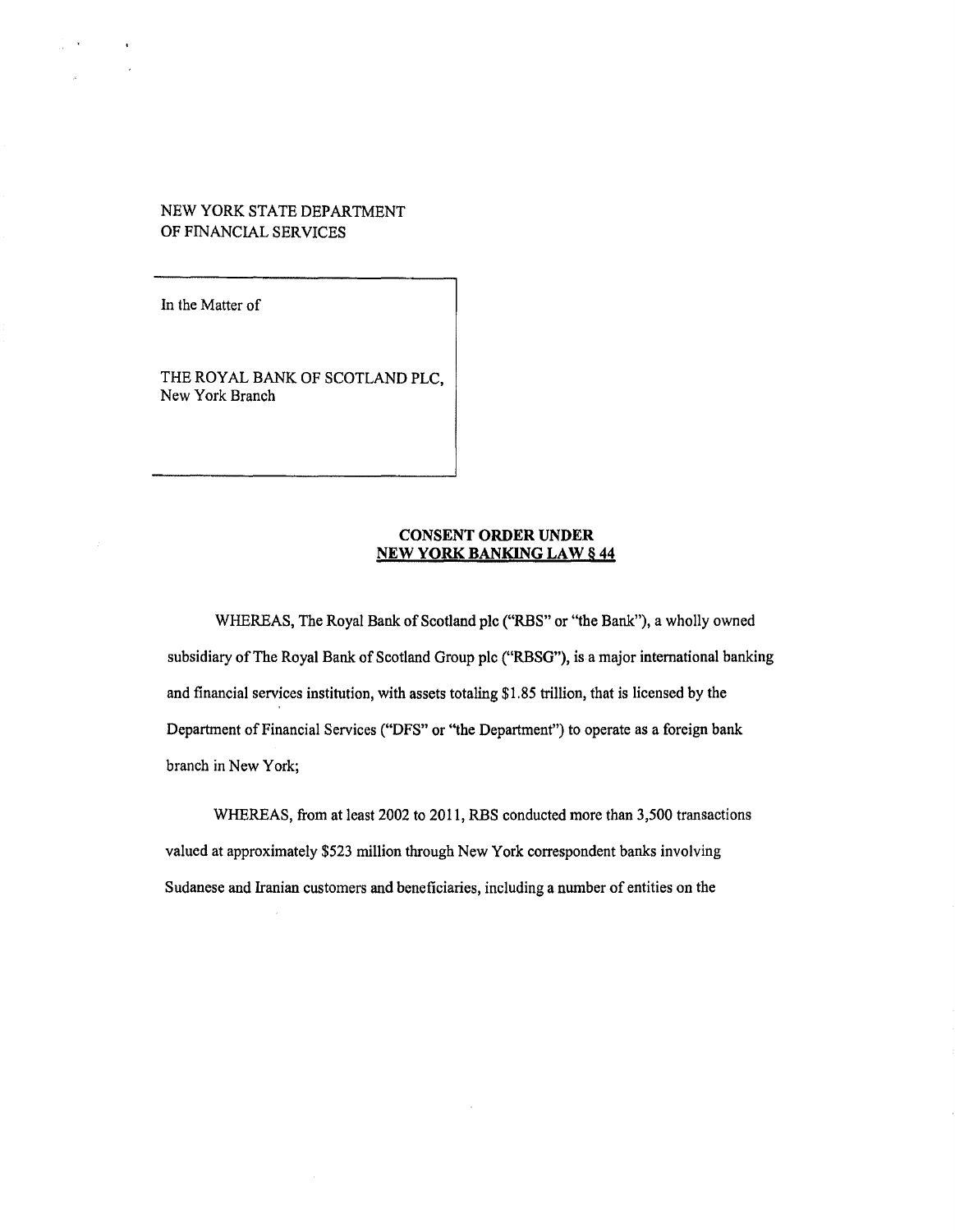Specially Designated Nationals ("SDN") list of the Office of Foreign Assets Control ("OFAC"), which RBS has self-identified and voluntarily disclosed to  $DFS<sub>i</sub><sup>1</sup>$ 

WHEREAS, to enable its sanctioned customers and beneficiaries to gain access to the U.S. financial system with anonymity, RBS established and implemented a procedure for processing U.S. dollar payments whereby information that could be used to identify sanctioned parties to a given transaction would be omitted from payment messages sent to correspondent banks in New York;

WHEREAS, to ensure the efficiency and accuracy of this procedure, RBS provided employees in payment processing centers in the United Kingdom written instructions containing a step by step guide on how to create and route U.S. dollar payment messages involving sanctioned entities through the United States to avoid detection. These instructions stated in relevant part:

> IMPORTANT: FOR ALL US DOLLAR PAYMENTS TO A COUNTRY SUBJECT TO US SANCTIONS, A PAYMENT MESSAGE CANNOT CONTAIN ANY OF THE FOLLOWING: 1. The sanctioned country name. 2. Any name designated on the Office of Foreign Asset Control (OFAC) restricted list, which can encompass a bank name, remitter or beneficiary...<sup>2</sup>

WHEREAS, these instructions were included in RBS's Business Support Manual and made available to all relevant employees, posted on RBS 's Intranet and periodically disseminated to RBS's International Banking Center payment processors;

<sup>&</sup>lt;sup>1</sup> To a lesser extent, RBS also processed U.S. dollar transactions for sanctioned clients from Burma, Cuba, and Libya.

2 Nearly identical written instructions existed for processing U.S. dollar payments for Libyan state-owned banks.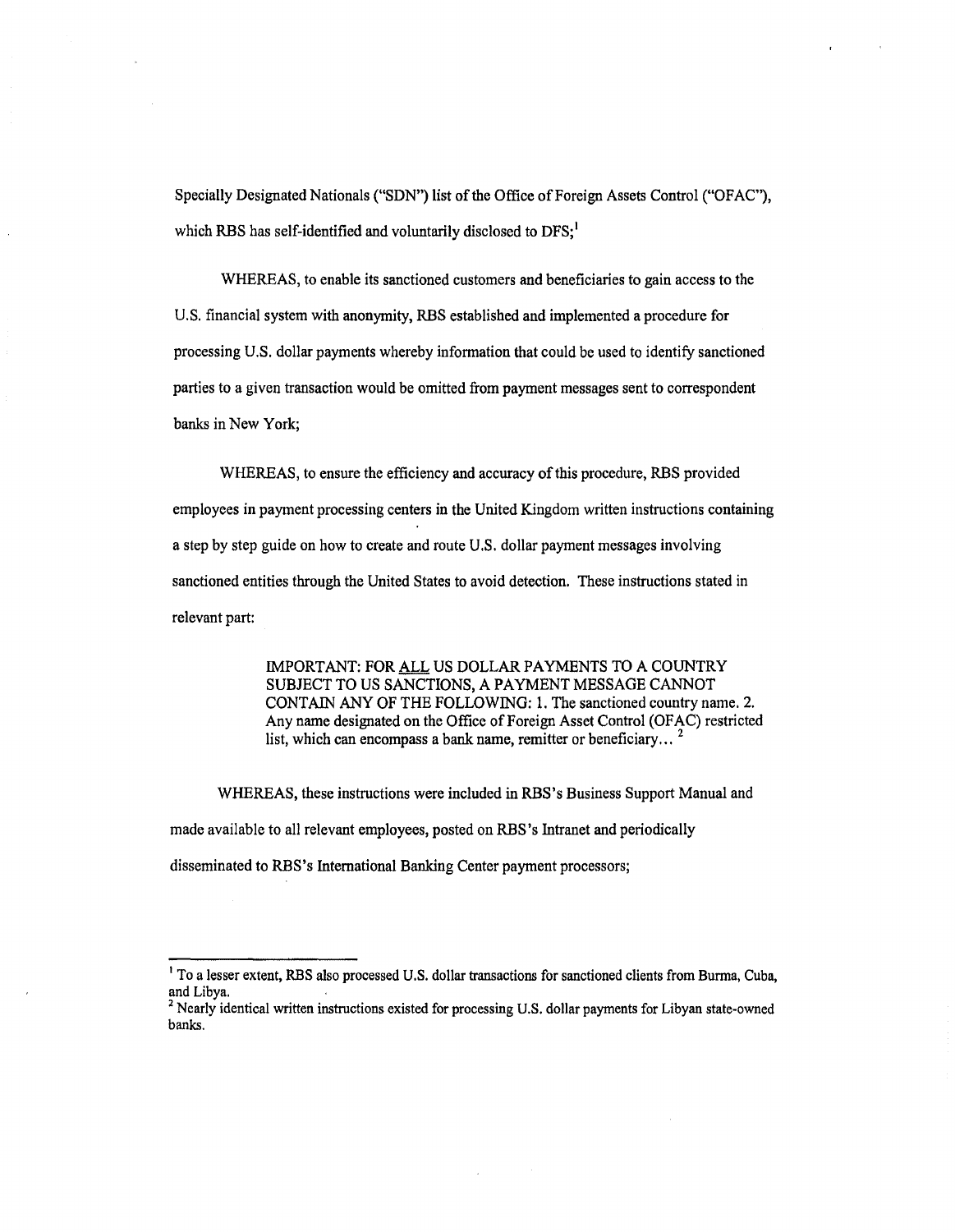WHEREAS, senior RBS employees, including RBS's Group Head of Anti-Money Laundering, as well as the Head of Operational Risk, Global Transaction Services, and the Head of Global Banking Services for Europe, Middle East and Africa, were fully aware of and in some instances even provided such instructions to employees;<sup>3</sup>

WHEREAS, despite official bank policies to the contrary adopted in July 2006, RBS continued to process transactions through New York in a non-transparent manner using these and other means;

WHEREAS, RBS's conduct was at odds with U.S. national security and foreign policy and raised serious safety and soundness concerns for regulators, including the obstruction of governmental administration, failure to report crimes and misconduct, offering false instruments for filing, and falsifying business records. 4

WHEREAS, beginning in 2010, RBS initiated an internal investigation focused on these practices and voluntarily disclosed its fmdings to relevant authorities, including the Department, the Federal Reserve Bank of Boston, and its primary regulator, the UK Financial Services Authority;

WHEREAS, RBS cooperated with the Department by conducting a historical review and identifying in writing transactions that appeared to violate OFAC sanctions regulations or that involved apparent non-transparency;

<sup>&</sup>lt;sup>3</sup> For example, on at least one occasion, the Head of Operational Risk warned all Payment Processing Center Heads via email to: "Please take care when making [payments] ... to ensure that there is no wording within the message that could potentially lead to the payment being stopped e.g. reference to a sanctioned country i.e. Sudan, Iraq."

<sup>&</sup>lt;sup>4</sup> See P.L. § 195.05; 3 N.Y.C.R.R. § 300.1; P.L. § 175.35; and P.L. § 175.10.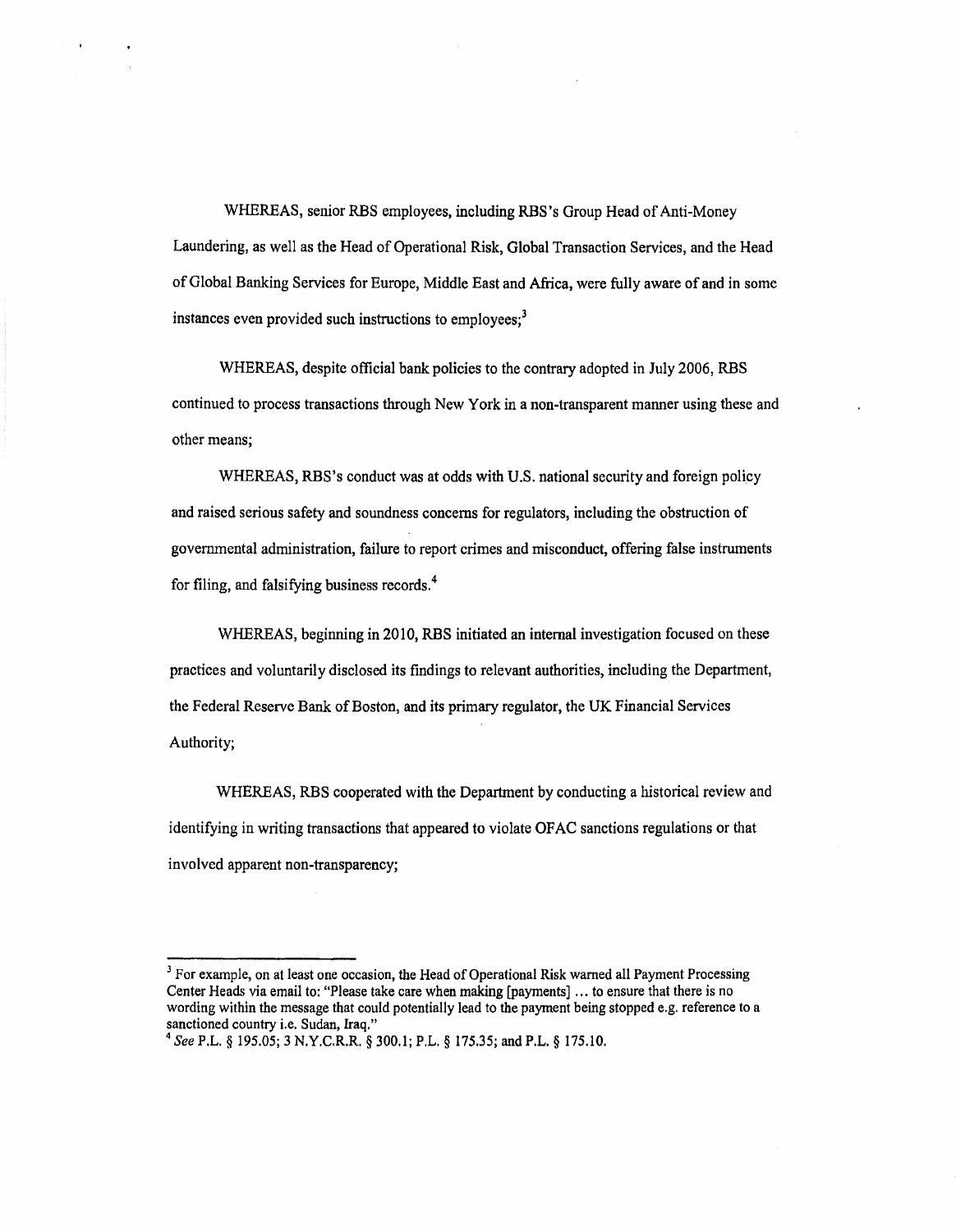WHEREAS, the Department recognizes RBS's cooperation with the Department's investigation, the disciplinary action taken by the Bank, including against individual wrongdoers,<sup>5</sup> and the remedial measures put in place to address weaknesses in the Bank's antimoney laundering and economic sanctions compliance programs;

NOW, THEREFORE, the Parties are willing to resolve the matters cited herein as follows:

## **SETTLEMENT PROVISIONS**

### **Monetary Payment:**

÷.

I. RBS shall make payment of a civil monetary payment to the Department pursuant to Banking Law § 44 in the amount of \$50 million U.S. dollars (\$50,000,000). RBS shall pay the entire amount within ten (10) days of executing the Consent Order.

#### **Breach of the Consent Order:**

2. In the event that the Department believes RBS to be materially in breach of the Consent Order ("Breach"), the Department will provide written notice to RBS of the Breach and RBS must, within ten (10) business days from the date of receipt of said notice, or on a later date if so determined in the sole discretion of the Department, appear before the Department to demonstrate that no Breach has occurred or, to the extent pertinent, that the Breach is not material or has been cured.

<sup>&</sup>lt;sup>5</sup> The Bank's Disciplinary Review Committee dismissed four current employees, including the Head of Asia, Middle East & Africa, Global Banking Services; the Senior Relationship Manager- Middle East; the Relationship Manager - Shipping; and the Head of the Money Laundering Prevention Unit, Corporate Markets. In addition, eight employees were subject to bonus clawbacks.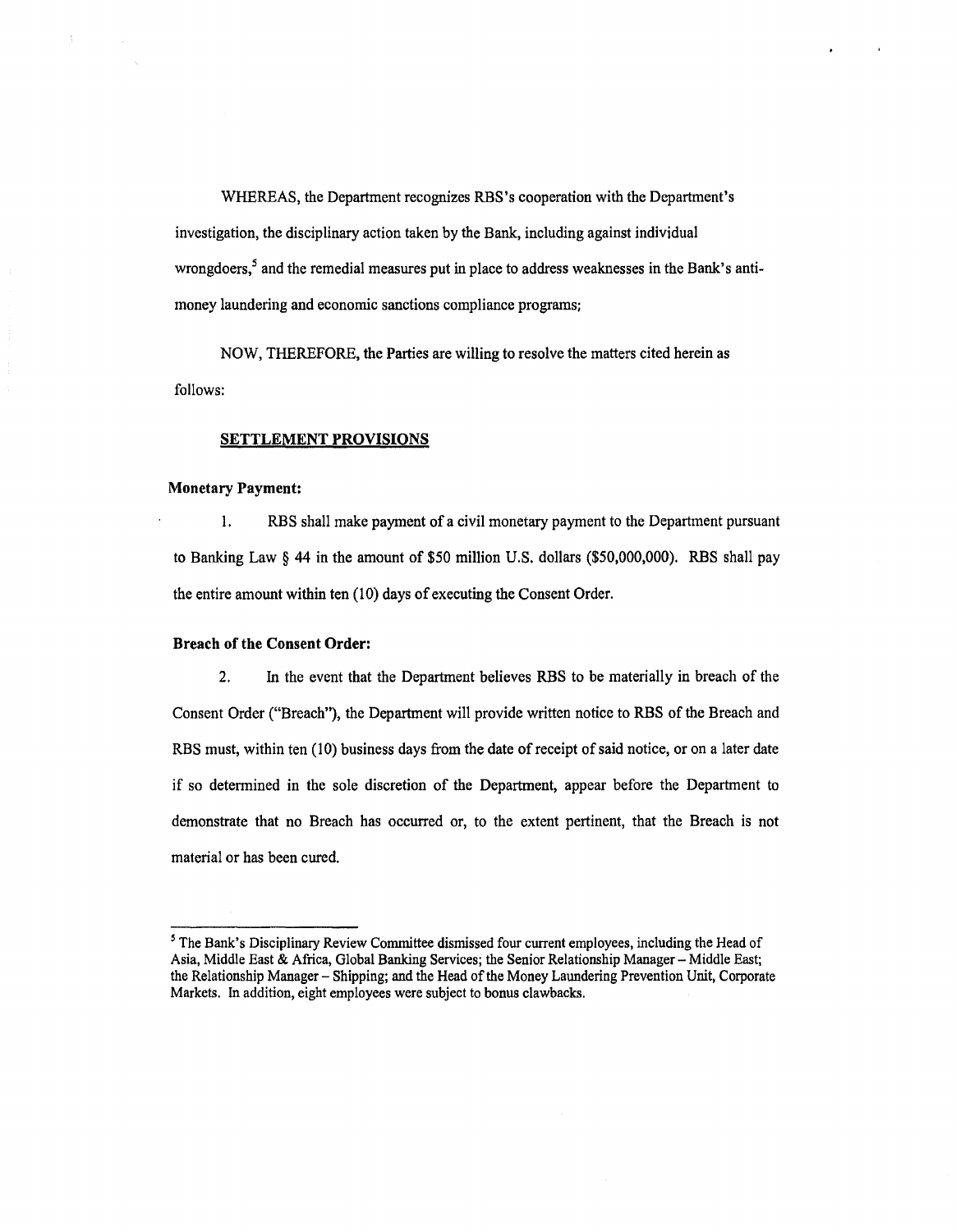3. The Parties understand and agree that RBS's failure to make the required demonstration within the specified period is presumptive evidence of RBS's Breach. Upon a finding of Breach, the Department has all the remedies available to it under New York Banking and Financial Services Laws and may use any and all evidence available to the Department for all ensuing hearings, notices, orders and other remedies that may be available under the Banking and Financial Services Laws.

## Waiver of Rights:

4. The Parties further understand and agree that no provision of the Consent Order is subject to review in any court or tribunal outside the Department.

## Parties Bound by the Consent Order:

5. It is further understood that the Consent Order is binding on the Department and RBS, as well as their successors and assigns that are within the supervision of the Department, but it specifically does not bind any federal or other state agencies or any law enforcement authority.

6. No further action will be taken by the Department against RBS for the conduct set forth in the Consent Order, provided that RBS complies with the terms of the Consent Order.

7. Notwithstanding any other provision contained in the Consent Order, however, the Department may undertake action against RBS for transactions or conduct that RBS did not disclose to the Department in the written materials that RBS submitted to the Department in connection with this matter.

#### Notices:

8. All communications regarding this Order shall be sent to: